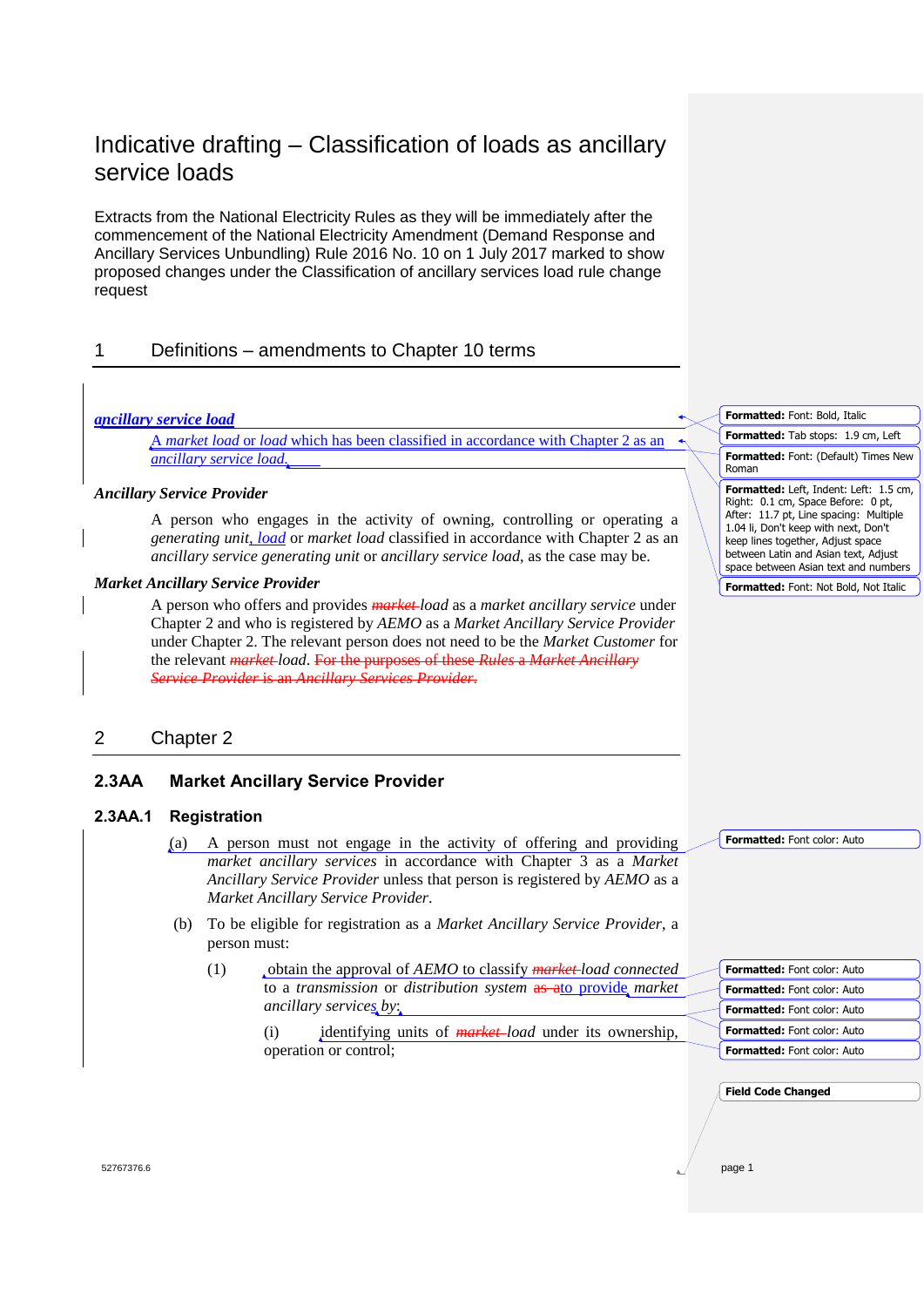(ii) demonstrating how *market load* identified in (i) are under its ownership, operation or control; and

(iii) demonstrating that the *market load* identified in (i) has the required equipment to be offered as ato provide. *market ancillary services*;

(2) satisfy *AEMO* that each *market load* referred to in subparagraph (1) will be capable of meeting or exceeding the **r**elevant *performance standards* and specifications to *AEMO's* satisfaction.

- (c) A *Market Ancillary Service Provider* may classify the *market load* referred to in paragraph (b) as an *ancillary service load* in accordance with clause 2.3.5 where it has obtained the approval of *AEMO* to do so.
- (d) A *Market Ancillary Service Provider's* activities only relate to *market loads* it has classified (in its capacity as a *Market Ancillary Service Provider*) as *ancillary service loads*, and only while it is also registered with *AEMO* as a *Market Ancillary Service Provider*.

## **2.3.5 Ancillary services load**

…

- (a) If a *Market Ancillary Service Provider* in respect of a *load*, or the *Market Customer* in respect of a *market load,* wishes to use that *load* or *market load* to provide *market ancillary services* in accordance with Chapter 3, then the *Market Ancillary Service Provider* or *Market Customer* (as applicable) must apply to *AEMO* for approval to classify the *load* or *market load* as an *ancillary service load*.
- (a1) If a *Market Ancillary Service Provider* wishes to use *load* to provide *market ancillary services* in accordance with Chapter 3, then the *Market Ancillary Service Provider* must apply to *AEMO* for approval to classify the *load* as an *ancillary service load*.
- (b) An application under clause 2.3.5(a) must be in the form prescribed by *AEMO* and:

(1) specify the *market ancillary services* which the *Market Ancillary Service Provider* or *Market Customer* (as applicable) wishes to provide using the relevant *load* or *market load*; and

(2) in the case of an application made by a *Market Ancillary Service Provider*, not be in respect of a *market load* that is a *scheduled load*.

- (c) *AEMO* must, within 5 *business days* of receiving an application under clause 2.3.5(a), advise the applicant of any further information or clarification which is required in support of its application if, in *AEMO's* reasonable opinion, the application:
	- (1) is incomplete; or

| <b>Formatted:</b> Font color: Auto |
|------------------------------------|
|------------------------------------|

| <b>Formatted:</b> Font color: Auto                  |
|-----------------------------------------------------|
| <b>Formatted: Font color: Auto</b>                  |
| <b>Formatted: Font color: Auto</b>                  |
| <b>Formatted: Font color: Auto</b>                  |
| <b>Formatted:</b> Font color: Auto                  |
| <b>Formatted: Font color: Auto</b>                  |
| <b>Formatted:</b> Font: Italic, Font color:<br>Auto |
| <b>Formatted:</b> Font color: Auto                  |
| <b>Formatted:</b> Font: Bold, Font color:<br>Auto   |
|                                                     |

| Formatted: Font: (Default) Times New<br>Roman, 12 pt         |
|--------------------------------------------------------------|
| Formatted: Font: (Default) Times New<br>Roman, 12 pt, Italic |
| Formatted: Font: (Default) Times New<br>Roman, 12 pt         |

**Formatted:** Font: Italic

| <b>Field Code Changed</b> |  |
|---------------------------|--|
|---------------------------|--|

52767376 page 2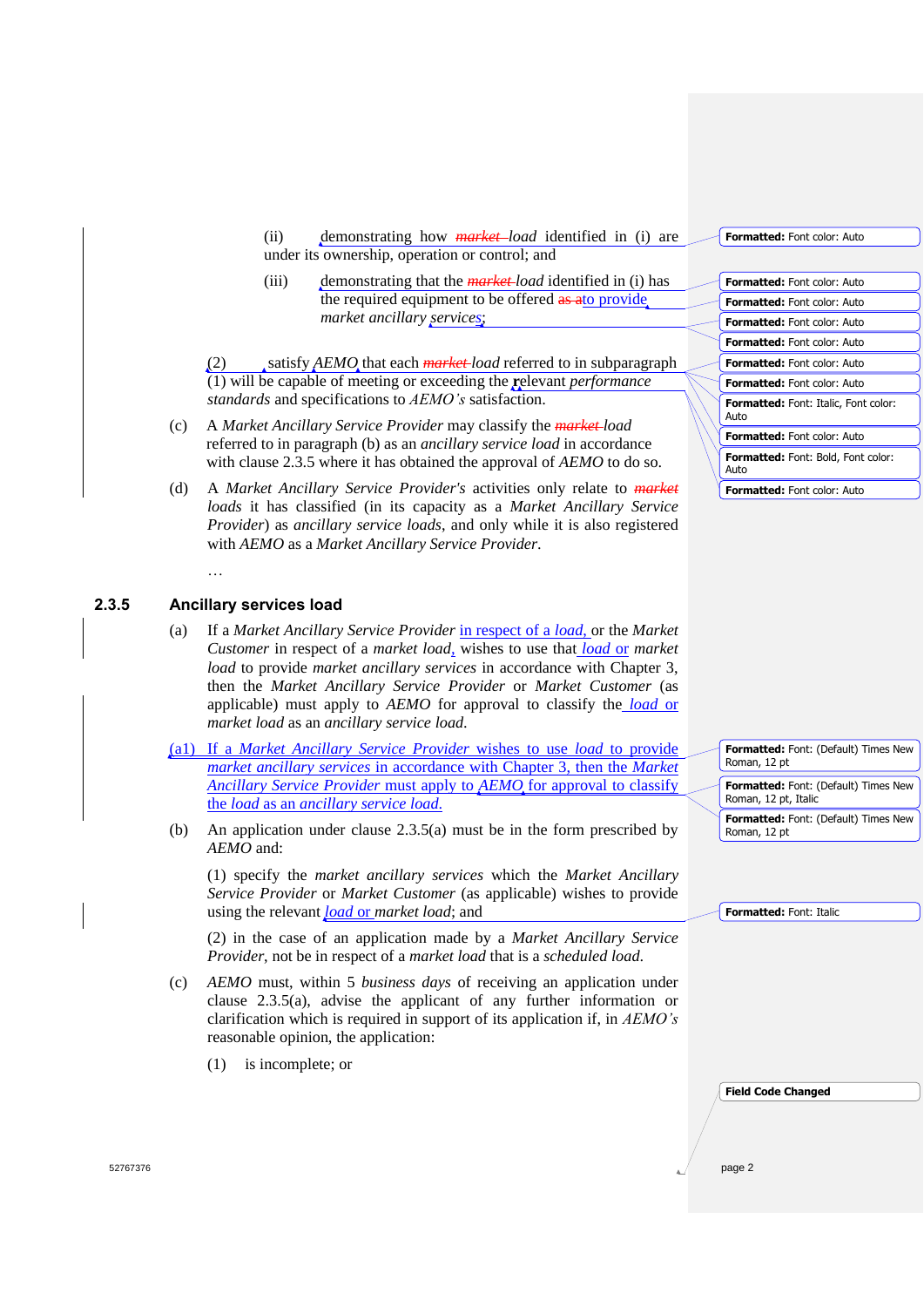- (2) contains information upon which *AEMO* requires classification.
- (d) If the further information or clarification required pursuant to clause 2.3.5(c) is not provided to *AEMO's* satisfaction within 15 *business days* of the request, then the *Market Ancillary Service Provider* or *Market Customer* (as applicable) will be deemed to have withdrawn the application.
- (e) If *AEMO* is reasonably satisfied that:
	- (1) the *market load* is able to be used to provide the *market ancillary services* referred to in the application in accordance with the *market ancillary service specification*;
	- (1A) the *Market Ancillary Service Provider* or the *Market Customer* (as the case may be) has an arrangement with the *retail customer* at the relevant *connection point* for the supply of *market ancillary services*; and
	- (2) the *Market Ancillary Service Provider* or the *Market Customer* (as the case may be) has adequate communications and/or telemetry to support the issuing of *dispatch instructions* and the audit of responses,

then *AEMO* must approve the classification in respect of the particular *market ancillary services*.

(f) If *AEMO* approves the classification of a *load* or *market load* as an *ancillary service load*, then *AEMO* may impose on the relevant *Market Ancillary Service Provider* or *Market Customer* (as applicable) such terms and conditions as *AEMO* considers necessary to ensure that the provisions of the *Rules* applying to *market ancillary services* can be met.

- (g) A *Market Ancillary Service Provider* and *Market Customer* (as applicable):
	- (1) must comply with any terms and conditions imposed by *AEMO* under clause 2.3.5(f);
	- (2) must ensure that the *market ancillary services* provided using the relevant *ancillary services load* are provided in accordance with the co-ordinated *central dispatch* process operated by *AEMO* under the provisions of Chapter 3 and in accordance with the *market ancillary service specification*;
	- (3) may submit to *AEMO market ancillary service offers* in respect of the *ancillary service load* in accordance with the provision of Chapter 3; and
	- (4) if the *Market Ancillary Service Provider* or *Market Customer* (as applicable) submits a *market ancillary service offer* in respect of the relevant *ancillary service load*, must comply with the *dispatch instructions* from *AEMO* in accordance with the *Rules*.

**Formatted:** Font: Italic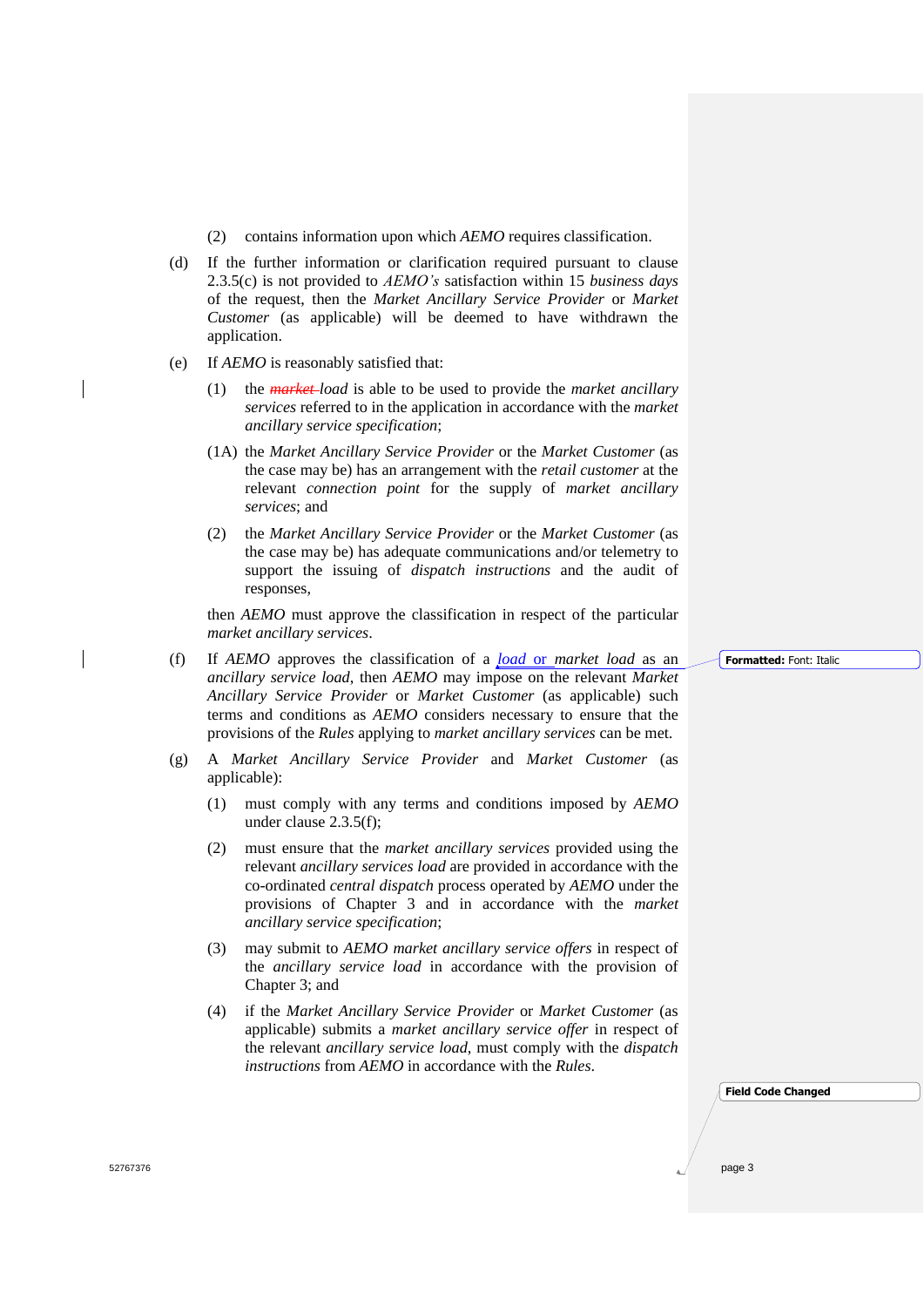- (h) A *Market Ancillary Service Provider* or *Market Customer* with an *ancillary service load* must only sell the *market ancillary services* produced using that *ancillary service load* through the *spot market* in accordance with the provisions of Chapter 3.
- (i) A *Market Ancillary Service Provider* or *Market Customer* is not entitled to receive payment from *AEMO* for *market ancillary services* except where those *market ancillary services* are produced using an *ancillary service load* in accordance with Chapter 3 or pursuant to a *direction* or *clause 4.8.9 instruction*.
- (j) A *Market Ancillary Service Provider* and *Market Customer* (as applicable) must immediately notify *AEMO* if a *market load* it has classified as an *ancillary service load* ceases to meet the requirements for classification under clause 2.3.5.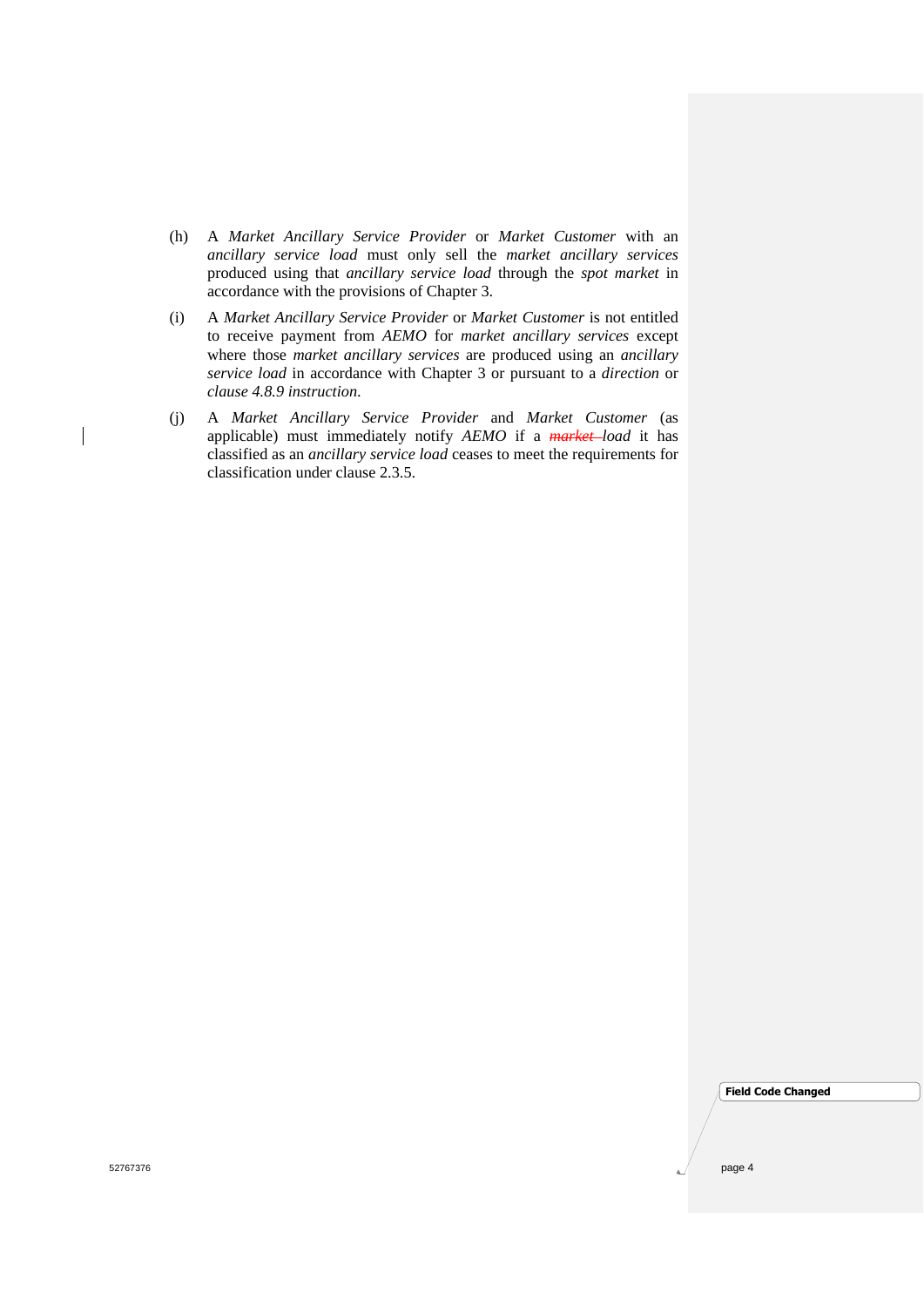## 3 Chapter 3

## **3.8.3 Bid and offer aggregation guidelines**

- (a) *Scheduled Generators*, *Semi-Scheduled Generators* or *Market Participants* who wish to aggregate their relevant *generating units*, *scheduled network services* or *scheduled loads* for the purpose of *central dispatch* must apply to *AEMO* to do so.
- (a1) *Market Customers* or *Market Ancillary Service Providers* (as applicable) who wish to aggregate two or more *market loads* so they are treated as one *ancillary service load* for the purpose of *central dispatch,* must apply to *AEMO* to do so.
- (b) *AEMO* must approve applications for aggregation made under paragraph (a) if the following conditions are fulfilled:
	- (1) aggregated *generating units* or *loads* must be:
		- (i) *connected* at a single site with the same *intra-regional loss factor* or, if two *intra-regional loss factors* are determined for the site under clause 3.6.2(b)(2), the same two *intra-regional loss factors*; and
		- (ii) operated by a single *Scheduled Generator*, *Semi-Scheduled Generator* or *Market Participant*;
	- (2) aggregated *scheduled network services* must be *connected* at the same two sites, have the same *intra-regional loss factors*, have the same *distribution loss factors* where applicable and be operated by the same *Generator* or *Market Participant*;
	- (3) *power system security* must not be materially affected by the proposed aggregation; and
	- (4) *control systems* such as *automatic generation control systems* must satisfy the *Rules* after aggregating.
- (b1) *AEMO* must approve applications for aggregation made under paragraph (a1) if the following conditions are fulfilled:
	- (1) aggregated *ancillary services loads* must be *connected* within a single *region* and be operated by a single person (whether in its capacity as a *Market Customer, Market Ancillary Service Provider* or both);
	- (2) *power system security* must not be materially affected by the proposed aggregation; and
	- (3) *control systems* must satisfy the requirements of clause 2.3.5(e)(1) and (2) after aggregating.
- (c) Notwithstanding that one or more of the conditions set out in paragraph (b) may not have been fulfilled by the *Scheduled Generator*, *Semi-*